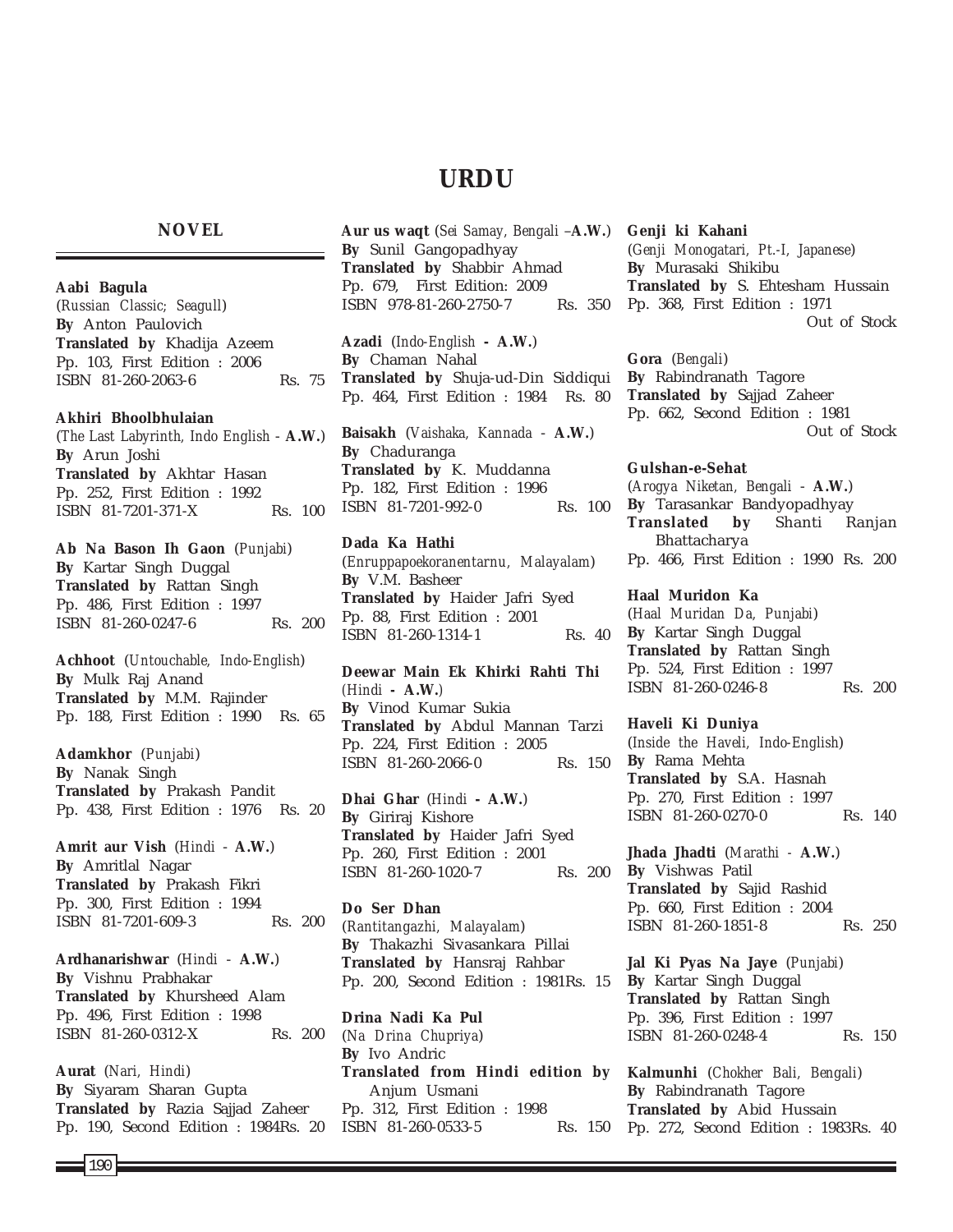**Kali Katha : Waya Bypass** (*Hindi* **- A.W.**) **By** Alka Saraovgi **Translated by** Khursheed Alam Pp. 300, First Edition : 2004 ISBN 81-260-1842-9 Rs. 150

**Kayap** (*Hindi* –**A.W.**) **By** manohar Shyam Joshi **Translated by** Nizam Siddiqui Pp. 190, First Edition: 2008 ISBN 978-81-260-2374-5 Rs. 125

**Khoye Huye Ma'ani** (*Gwache arth, Punjabi* –**A.W.**) **By** Niranjan Singh Tasneem **Translated by** manzoor Hasan Pp. 208, First Edition: 2009 ISBN 978-81-260-2442-1 Rs. 125

**Kuwan** (*Kuvo, Gujarati* –**A.W.**) **By** Ashok puri Goswami **Translated by** Shamoil Ahmad Pp. 212, First Edition: 2010 ISBN 978-81-260-2923-5 Rs. 250

**Laddakah ka Saya** (*Shadow from Ladakh, English* **- A.W.**) **By** Bhabani Bhattacharya **Translated by** Zakia Mashhadi Pp. 519, First Edition : 2005 ISBN 81-260-2066-0 Rs. 250

**Lokraj** (*Iyaruingam, Assamese* - **A.W.**) **By** Birendra Kumar Bhattacharyya **Translated by** Balraj Verma Pp. 380, First Edition : 1990 Rs. 75

#### **Mahigeer**

(*Chemmeen, Malayalam* - **A.W.**) **By** Thakazhi Sivasankara Pillai **Translated by** Muzaffar Shah Pp. 304, First Edition : 1974 Out of Stock

**Meri Teri Usaki Baat** (*Hindi* **- A.W.**) **By** Yashpal **Translated by** Anwar Kamal Husaini Pp. 944, First Edition : 1994 ISBN 81-7201-598-4 Rs. 350

**Meve Ke Ped** (*Mevai Ra Runkh, Rajasthani* - **A.W.**) **By** Anna Ram Sudama **Translated by** Shahina Tabassum Pp. 328, First Edition : 2010 ISBN 978-81-260-3028-6 Rs. 15

**Mitti Ka Putla** (*Matir Manush, Oriya*) **By** Kalindicharan Panigrahi **Foreword:** Harekrishna Mehtab **Translated by** Prakash Pandit Pp. 170, Second Edition : 1981Rs. 15

**Mukti Bodh** (Hindi **-A.W.**) **By** Jainendra Kumar **Translated by** Shahzad Anjum Pp.152, 2003 ISBN 81-260-1596-9 Rs. 50

**Narayana Rao** (*Telugu*) **By** Adivi Bapiraju **Translated by** Manmohan 'Talkh' Pp. 464, First Edition : 1977 Rs. 25

**Neela Chand** (*Hindi* **- A.W.**) **By** Shiv Prasad Singh **Translated by** Zakiya Mashhadi Pp. 758, First Edition : 1998 ISBN 81-260-0314-6 Rs. 220

**Paar** (*Daatu, Kannada* - **A.W.**) **By** S.L. Bhyrappa **Translated by** S.A.T. Khatai Pp. 442, First Edition : 1997 ISBN 81-260-0306-5 Rs. 180

**Pahar Par Aag** (*The Fire on the Mountain, English* - **A.W.**) **By** Anita Desai **Translated by** M.M. Rajinder Pp. 192, First Edition : 1992 ISBN 81-7201-153-9 Rs. 80

#### **Parchhaiyan**

(*The Shadow Lines, Indo-English* **- A.W.**) **By** Amitav Ghosh **Translated by** Kadir Zaman Pp. 312, First Edition : 1995 ISBN 81-7201-991-2 Rs. 170

**Pather Panchali** (*Bengali*) **By** Bibhuti Bhushan Bandyopadhyay **Translated by** Iqbal Krishan Pp. 196, Reprint : 2000 ISBN 81-260-1095-9 Rs. 100

**Past Qamat** (*The Dwaarf-Swedish*) **By** Par Lagerkvist **Translated by** Suhail Ahmad Farooqi Pp. 174, Reprint : 2003 ISBN 81-260-1594-2 Rs. 60

**Raakh aur Heere**

(*Papioli-Diament, Polish*) **By** Jerzy Andrzejewski **Translated by** Narender Nishchal Pp. 296, First Edition : 1990 Rs. 80

**Saanp aur Rassi** (*The serpent and the Rope, English* - **A.W.**) **By** Raja Rao **Translated by** Balraj Komal Pp. 540, First Edition : 1996 ISBN-81-7201-810-X Rs. 180

**Samaj Ki Galiyan** (*Samudaya Veedhi, Tamil* **- A.W.**) **By** Naa. Parthasarathy **Translated by** Aleem Saba Neveedi Pp. 192, First Edition : 1998 ISBN 81-260-0534-3 Rs. 80

**Samskara** (*Kannada*) **By** U.R. Anantha Murthy **Translated by** Shafi Ahmed Shariff Pp. 124, First Edition : 1994 ISBN 81-7201-682-4 Rs. 70

**Sanjog** (*Jagajog, Bengali*) **By** Rabindranath Tagore **Translated by** Raza Mazhari (S.A.R. Kazmi) Pp. 366, Second Edition : 1981Rs. 30

**Voh Taveel Khamoshi** (*That Long Silence, Indo-English* **- A.W.**) **By** Shashi Deshpande **Translated by** Razia Sultana Pp. 256, First Edition : 1998 ISBN 81-260-0575-0 Rs. 80

**Zindaginamah: Zinda Rukh** (*Hindi* - **A.W.**) **By** Krishna Sobti **Translated by** Haidar Jafri Syed Pp. 480, Fourth Edition : 1997 ISBN 81-260-0301-4 Rs. 225

### **POETRY**

**Andhere mein Sulagte Huroof** (*Andhere wich Sulagti Varnmala, Punjabi* - **A.W.**) **By** Surjit Patar **Translated by** Balraj Komal Pp. 154, First Edition : 2001 ISBN 81-260-1310-9 Rs. 50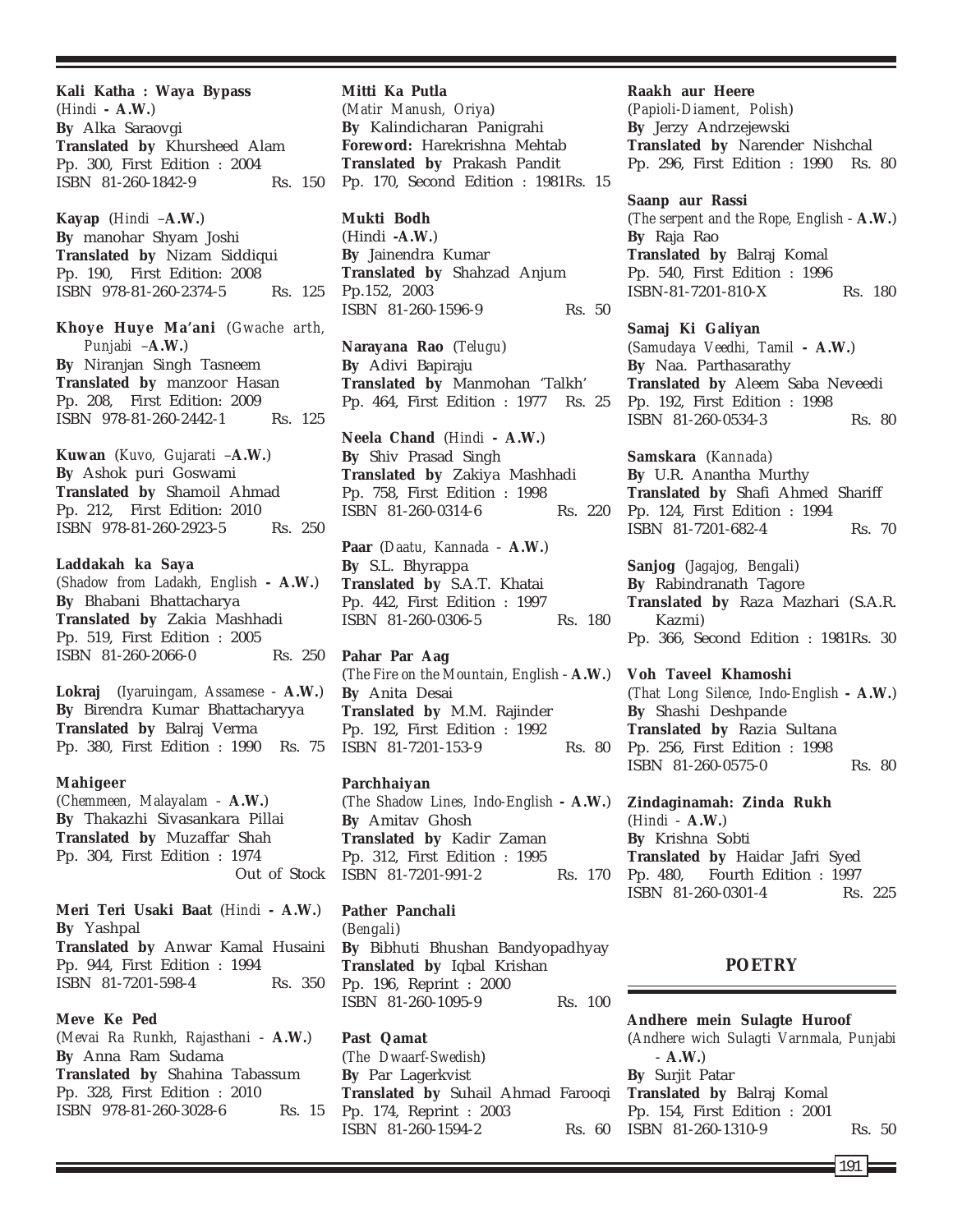**Asmaan Mein Kameen Gahen** (*Trapfalls in the sky, English* **- A.W.**) **By** Shiv K. Kumar **Translated by** Yusuf Kamal Pp. 140, First Edition : 1991 ISBN 81-7201-126-1 Rs. 50 **Dard Ki Had Se Pare** (*An anthology*) **By** Akhtarul Iman **Compiled & Edited by** Baidar Bakht Pp. 280, First Edition : 2002 ISBN 81-260-1165-2 Rs. 150 **Dakhini Adab Ka Intekhab** (*Selection from Dakhini Urdu Prose and Poetry*) **By** Syeda Jaffer Pp. 198, First Edition : 1996 ISBN 81-260-0121-6 Rs. 80 **Dhund Ki Roshni : Selected poems of Shahryar** Pp. 362, First Edition : 2003 ISBN 81-260-1615-9 Rs. 200 **Dhyan Ki Rehl** (*A Collection*) **By** Sardar Salim Pp. 128, First Edition: 2003 ISBN 81-260-1177-6 Rs. 50 **Ek Sau Ek Nazmen** (*101 selected poems of Tagore*) **Translated by** Raghupati Sahai 'Firaq Gorakhpuri' Pp. 142, Second Edition : 1983Rs. 45 **Geetanjali** (*Bengali*) **By** Rabindranath Tagore **Translated by** Niaz Fatehpuri Pp. 108, Reprint : 2006 ISBN 81-260-1312-5 Rs. 40 **Intakhab-Kalam-e-Mir** (*Selected by Hamidi Kashmiri*) Pp. 376, First Edition : 1992 ISBN 81-7201-365-5 Rs. 150 **Intakhab-e-Kalam** (*Majaz, Jazbi and Jan Nisar Akhtar*) **Selected by**: Mohd. Hasan Pp. 232, Reprint : 2007 ISBN-81-260-0165-8 Rs. 100

**Intakhab Urdu Kuliyat-e-Ghalib** (*Selection from the poetry of Mirza Ghalib*) **Compiled by** Shamsur Rahman Faruqi Pp. 126, Reprint : 1993 ISBN 81-7201-364-7 Rs. 75

**Kabir Vachnavali Compiled by** Hariaudh **Translated by** Saraswati Saran 'Kaif' Pp. 388, Reprint : 1990 Rs. 150 **Kahin Nahin Vahin** (*Hindi* - **A.W.**) **By** Ashok Vajpai

**Translated by** Sadique Pp. 178, First Edition : 1998 ISBN 81-260-0536-X Rs. 80

**Khyabaan-e-Khalil** (*Selected Poems of Nawab Mohammad Ibrahim Ali Khan Khalil*) **Compiled and Edited by** Makhmoor Saeedi Pp. 96, First Edition : 2007 ISBN 81-260-2495-X Rs. 475

**Khushbu-on Ki Wadi Se By** Henana Berjis Pp. 78, First Edition : 2004 ISBN 81-260-1938-7 Rs. 50

**Khutiyon Par Tange Log** (*Hindi* - **A.W.**) **By** Sarveshwar Dayal Saxena **Translated by** Kedar Nath Komal Pp. 160, First Edition : 1991 ISBN 81-7201-151-2 Rs. 80

**Kulliyat-e Bismil Saeedi** (*Selected Poems of Bismil Saeedi*) **Compiled by** Makhmoor Saeedi Pp. 528, First Edition : 2007 ISBN 81-260-2412-7 Rs.350

**Kulliyat-e-Jazbi By** Moin Ahsan Jazbi Pp. 178, First Edition : 2006 ISBN 81-260-2245-0 Rs. 150

**Kusum Agraj Ki Chuni Suni Nazmein Translated by** Gulzar Pp. 142, First Edition : 2007 ISBN 81-260-2550-6 Rs.100

**Lafzon Ka Akash** (*Sabdar Akash, Oriya* **- A.W.**) **By** Sitakant Mahapatra **Translated by** Karamat Ali 'Karamat' Pp. 116, First Edition : 2000 ISBN 81-260-0890-3 Rs. 40

**Lambi Barish** (*Selected Poems*) **By** Balraj Komal Pp. 368, First Edition : 2002 ISBN 81-260-1166-0 Rs. 200 **Main Rona Chahta Hoon Compiled by** Farhat Ehsas Pp. 176, First Edition 2003 ISBN 81-260-1593-4 Rs. 80

**Meri Nazmen Mere Geet** (*Dogri* - **A.W.**) **By** Padma Sachdev **Translated by** Nami Ansari Pp. 130, First Edition : 2007 ISBN 81-260-2497-6 Rs. 80

**Naye Ilake Mein** (*Hindi* - **A.W.**) **By** Arun Kamal **Translated by** Imam Azam Pp. 96, First Edition : 2001 ISBN 81-260-1313-3 Rs. 40

**Nazeer Akbarabadi ka Muntakhab Kalaam By** Nazeer Akbarabadi **Compiled by** Makhmoor Saeedi Pp. 256, First Edition : 2006 ISBN 81-260-2265-5 Rs. 200

**Numainda Nazmein** (*Pratinidhi Kavitayen, Hindi*) **By** Sudeep Banerji **Translated by** Sadiq Pp. 130, First Edition: 2008 ISBN 978-81-260-2538-1 Rs. 75

**Panaahgaah** *(Urdu)* **By** Meraj Rana Pp. 96, First Edition 2005 ISBN 81-260-1629-9 Rs. 40

**Raag Raag Mitti By** Azra Parveen Pp. 129 First Edition: 2007 ISBN 81-260-2079-2 Rs. 50

**Saman Zar** (*Selections from Persian poetry*) **Compiled by** Zai-i-Ahmad Badauny Pp. 460 First Edition : 1969 (Out of Stock)

**Safar** (*Punjabi-* **A.W.**) **Compiled by** Amrita Pritam **Translation by** Asma Saleem Pp. 168, First Edition : 2003 ISBN 81-260-1619-1 Rs. 50

**Salsabeel** (*256 Shalokas of Sheikh Noor-ud-Din Noorani in Kashmiri*) **Translated by** Nishat Ansari Pp. 72, First Edition : 1990 ISBN 81-7201-987-4 Rs. 30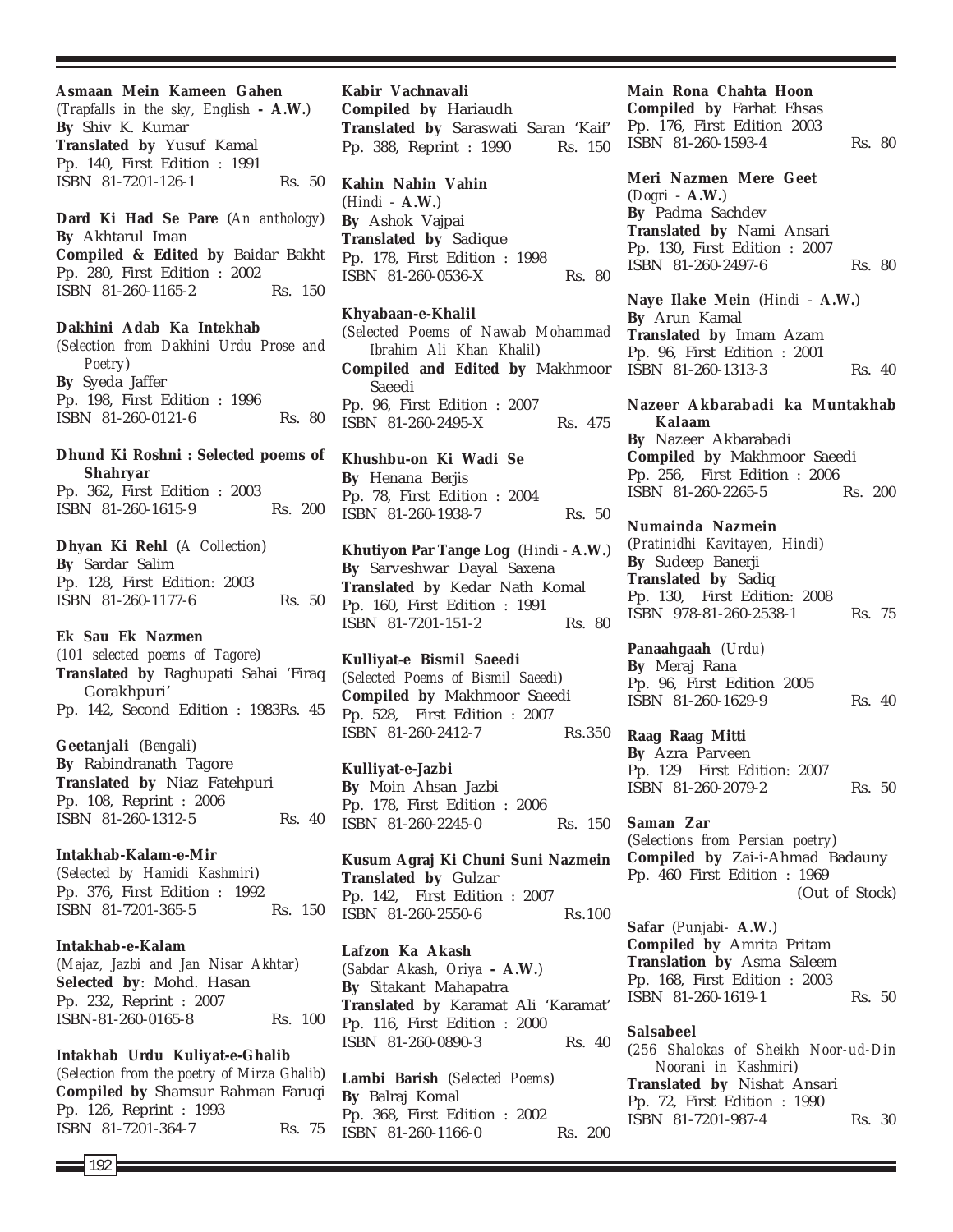**Urdu Shairi Ka Intekhab** (*Anthology of Urdu poetry*) **Edited by** S.M.Q. Zore Pp. 406, Reprint : 1993 ISBN 81-7201-564-8 Rs. 75

**Watan Ke Raag** (*Select patriotic poems*) **By** Eminent poets in Urdu Pp. 16, First Edition : 1963 Rs. 10

### **STORY**

**Amar Katha** (*Punjabi* - **A.W.**) **By** Gulzar Singh Sandhu **Translated by** Niranjan Singh Tasneem Pp. 168, First Edition : 2001 ISBN 81-260-1018-5 Rs. 40

**Angrezi Mein Ma'a sir Hindustani Kahaniyam**

(*Contemporary Indian short stories in English*) **By** Shiv K. Kumar **Translated by Various Translators** Pp. 336, First Edition : 1996 ISBN 81-260-0166-6 Rs. 150

**Asri Hindustani Kahaniyan-Jild Awal** (*Contemporary Indian short stories series-I, English*) Pp. 154, First Edition : 1992 ISBN 81-7201-225-X Rs. 75

**Asri Hindustani Kahaniyan-Jild Doyam**

(*Contemporary Indian short stories series-lI, English*) Pp. 240, First Edition : 1992 ISBN 81-7201-266-7 Rs. 100

**Asri Hindustani Kahaniyan-Jild Soyam** (*Contemporary Indian short stories series-III, English*) Pp. 260, First Edition : 1992 ISBN 81-7201-326-4 Rs. 100

# **Asri Hindustani Kahaniyan (Jild Chaharum)**

(*Contemporary Indian short stories series-IV, English*) Pp. 320, First Edition : 2001 ISBN 81-260-1396-6 Rs. 200

#### **Azadi Mubarak aur Doosri Muntakhab**

**Kahaniyan** (*Short stories in Hindi*) **By** Kamleshwar **Translated by** Khursheed Alam Pp. 160, First Edition : 2001 ISBN 81-260-1311-7 Rs. 50

**Balwant Singh Ke Behatrin Afsane Compiled & Edited by** Gopi Chand Narang Pp. 358, First Edition : 1995 ISBN 81-7201-859-9 Rs. 150

**Chandini Raat ka Sitam** (*Ik Chhit Chanan Di, Punjabi* - **A.W.**) **By** Kartar Singh Duggal **Translated by** Author Pp. 294, First Edition : 1992 ISBN 81-7201-268-3 Rs. 125

**Dhuan** (*Urdu -* **A.W.**) **By** Gulzar Pp. 186, First Edition : 2004 ISBN 81-260-1936-0 Rs. 125

**Doon Ka Sabza** (*Our Trees Still Grow in Dehra, English -* **A.W.**) **By** Raskin Bond **Translated by** Zia-ul-Rahman Siddiqui Pp. 228, First Edition : 2004 ISBN 81-260-1941-7 Rs. 125

**Hans Anderson ki Kahaniyan** (Vol-1) **Translated by** S.A. Rahman Pp. 287, First Edition : 2007 ISBN 81-260-2419-4 Rs. 150

**Hans Anderson ki Kahaniyan** (Vol-2) **Translated by** S.A. Rahman Pp. 268, First Edition : 2007 ISBN 81-260-2419-4 Rs. 150

# **Hindustani Afsaani**

*(Indian short stories)* **Edited by** E.V. Ramakrishnan **Translated by** Roop Krishan Bhat Pp. 396, First Edition : 2006 ISBN 81-260-2264-7 Rs. 350

**Hindi Kahaniyan** (*Hindi Kahani Sangraha*) **Compiled by** Bhisham Sahni **Translated by** Khursheed Alam Pp. 410 First Edition : 1996 ISBN 81-7201-822-3 Rs. 200 **Hindustani Kahaniyan** (1951-2000) **Edited by** E.V. Ramakrishnan **Editor:** Mughni Tabassum Pp. 360, First Edition : 2007 ISBN 81-260-2418-6 Rs.250

**Ikkis Kahaniyan**

(*21 short stories of Tagore*) **Introduction** Somnath Maitra **Translated by** Abul Hayat Burdwani Pp. 448, Second Edition : 1981 Rs. 40

**Intekhab-e-Kalam, Firaq Gorakhpuri** (*Writings of Firaq Gorakhpuri*) **Compiled by** Abul Kalam Qasmi Pp. 288, First Edition : 1997 ISBN 81-260-0283-2 Rs. 120

**Kab Lautenge Log** (*Aale, Dogri* - **A.W.**) **By** Ved Rahi **Translated by** Yash Saroj Pp. 112, First Edition : 1994 ISBN 81-7201-504-6 Rs. 80

**Kavve Aur Kala Pani** (*Hindi* **- A.W.**) **By** Nirmal Verma **Translated by** Anis Ashfaq Pp. 172, First Edition : 1997 ISBN 81-260-0266-2 Rs. 80

**Kuchh Ankaha Bhi** (*Kujh Ankeha Vi, Punjabi* - **A.W.**) **By** Prem Prakash **Translated by** Author Pp. 194, First Edition : 1998 ISBN 81-260-0313-8 Rs. 70

#### **Masti Ki Kahaniyan**

(*Sanna Kthegalu, Kannada* - **A.W.**) **By** Masti Venkatesha Iyengar **Translated by** Hameed Almas Pp. 135, First Edition : 1997 ISBN 81-260-0265-4 Rs. 70

#### **Mitti Ki Mooraten**

(*Pen-portraits of rural India, Hindi*) **By** Rambriksh Benipuri **Translated by** S.H. Razi Azimabadi Pp. 158, First Edition : 1981 Rs. 15

# **Muntakhab Dalit Kahaniyan**

*(Anthology of Hindi Dalit short stories)* **By** Ramanika Gupta **Translated by** F.S. Ejaj Pp. 549, First Edition : 2006 ISBN 81-260-2244-2 Rs. 300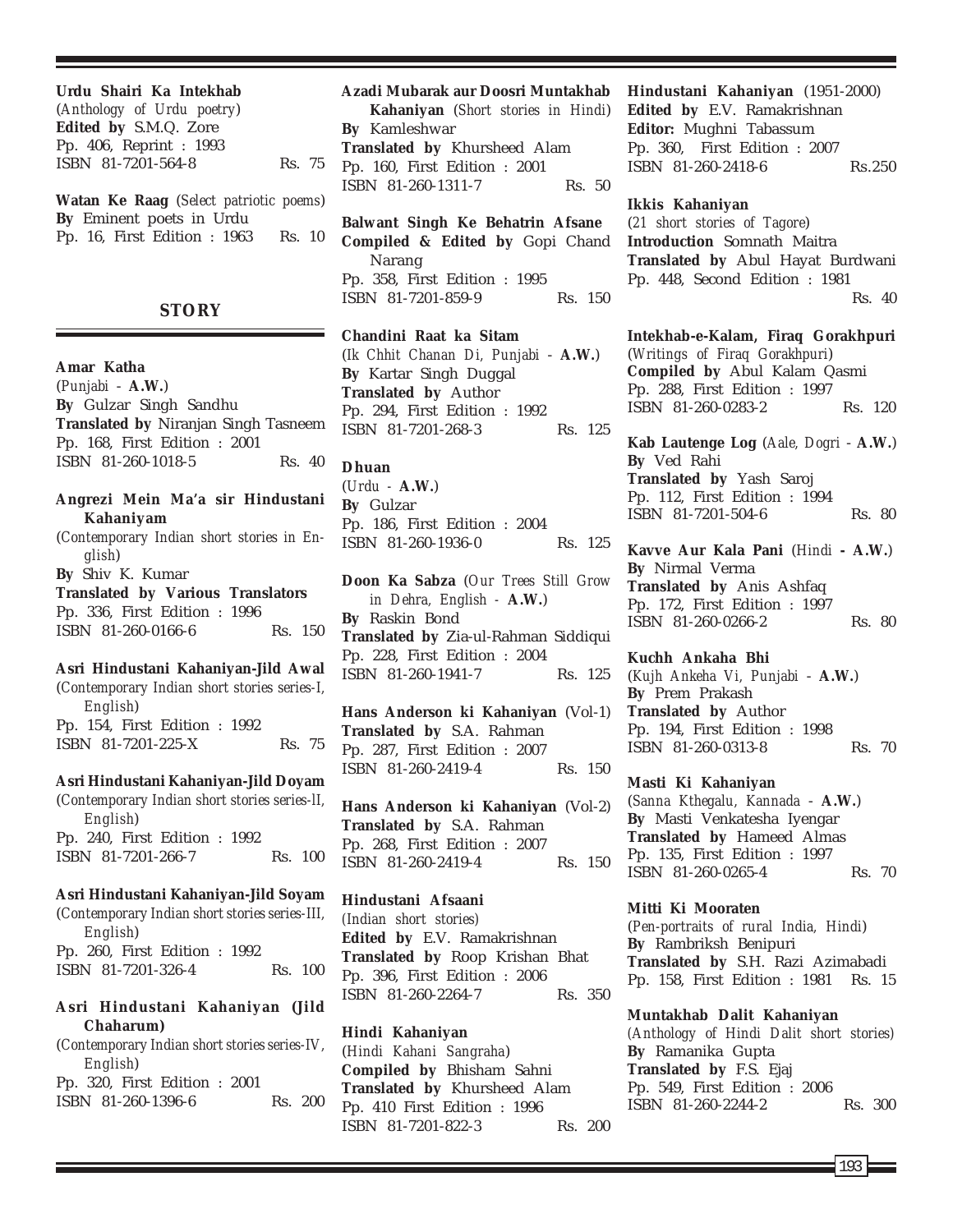#### **Pakistani Kahaniyan**

(*An anthology of Pakistani short stories of fifty years*) **Compiled & Edited by** Intezar Hussain and Asif Farrukhi Pp. 328, Reprint : 2001 ISBN 81-260-0432-0 Rs. 150

**Teesra Mehman**

(*Manoj Dasanka Katha O Kahani, Oriya*) **By** Manoj Das **Forword** Nami Ansari Pp. 324, First Edition : 2009 ISBN 978-81-260-2448-3 Rs. 250

#### **PLAY**

**Aabi Bagula** *(Russian Classic 'Seagull')* **By** Anton Paulovich **Translated by** Khadija Azeem Pp. 103, First Edition : 2006 ISBN 81-260-2063-6 Rs. 75 **Galileo** (*The Life of Galileo : German*) **By** Bertolt Brecht **Translated by** Razia and Sajjad Zaheer Pp. 194, First Edition : 1971 (Out of Stock) **Hamlet** (*English*) **By** Shakespeare **Translated by** Raghupati Sahai 'Firaq Gorakhpuri' Pp. 196, First Edition : 1977 (Out of Stock) **Insaaf Ka Daira** (*The Caucasian Chalk Circle, German*) **By** Bertolt Brecht **Translated by** Zahida Zaidi Pp. 136, First Edition : 2002 ISBN 81-260-1352-4 Rs. 50 **Julius Caesar** (*English*) **By** Shakespeare **Translated by** Munibur Rahman

**King Lear** (*English*) **By** Shakespeare **Introduction** J. Dover Wilson **Translated by** Majnoon Gorakhpuri Pp. 172, Second Edition : 1983Rs. 25

Pp. 156, First Edition : 1988 Rs. 25

**Medea** (*Greek*) **By** Euripides **Translated by** K.A. Faruqi Pp. 96, First Edition : 1977 Rs. 15

**Othello** (*English*) **By** Shakespeare **Translated by** Syed Sajjad Zaheer Pp. 172, Second Edition : 1983Rs. 25

**Samundari Lutere** (*The Vikings of Helgelan : Norwegian*) **By** Ibsen **Introduction** M.C. Bradbrook **Translated by** Fazlur Rahman Pp. 112, First Edition : 1960 (Out of Stock)

**Siri Sampige** (*Kannada* –**A.W.**) **By** Chandrashekhar Kambar **Translated by** Maher Mansoor Pp. 109, First Edition : 2008 ISBN 978-81-260-2381-3 Rs. 75

**Teen Natak** (*Dekghar, Raja and Raktakarabi, Bengali*) **By** Rabindranath Tagore **Translated by** M. Mujeeb Pp. 228, Reprint : 1983 Rs. 30

**Wilhelm Meister,** Book-I Part-I (*German*) **By** Goethe **Introduction** Edward Spranger **Translated by** Abid Hussain Pp. 466, First Edition : 1958 (Out of Stock)

**Wilhelm Meister,** Book-I Part-II (*German*) **By** Goethe **Introduction** Edward Spranger **Translated by** Abid Hussain Pp. 540, First Edition : 1958 (Out of Stock)

**Wilhelm Meister,** Book-II (*German*) **By** Goethe **Translated by** Abid Hussain Pp. 484, First Edition : 1971 (Out of Stock)

### **MAKERS OF INDIAN LITERATURE**

**Abdul Halim Sharar** (*Urdu writer*) **By** Jafer Raza Pp. 124, Reprint : 2002 ISBN 81-260-1353-2 Rs. 25

**Abdul Haq** (*Urdu writer*) **By** Mukhtar-ud-Din Ahmad Pp. 124, First Edition : 1992 Rs. 15

**Abdul Majid Daryabadi** (*Urdu writer*) **By** Saleem Kidwai Pp. 88, First Edition : 1998 ISBN 81-260-0459-2 Rs. 25

**Abul Kalam Azad** (*Urdu writer*) **By** Abdul Qavi Desnavi Pp. 184, Reprint : 2002 ISBN 81-260-1354-0 Rs. 25

**Abul Aleem** (*Urdu writer*) **By** Abid Suhail Pp. 142, First Edition: 2008 ISBN 978-81-260-2536-7 Rs. 40

**Abdul Ghafor Nassakh** (*Urdu writer*) **By** Moh. Hamid Ali Khan Pp. 112, First Edition : 2003 ISBN 81-260-1487-3 Rs. 25

**Acharya Ramchandra Shukla** (*Hindi writer*) **By** Ram Chandra Tiwari **Translated by** Abbas Raza Nayyar Pp. 116, First Edition : 2006 ISBN 81-260-2417-8 Rs. 25

**Agha Hashr Kashmiri** (*Urdu dramatist*) **By** Anjuman Ara Anjum Pp. 84, First Edition : 2000 ISBN 81-260-0886-5 Rs. 25

**Akbar Allahabadi** (*Urdu writer*) **By** Sughra Mehdi Pp. 104, First Edition : 1995 ISBN 81-7201-925-4 Rs. 15

**Akhtar Urainvi** (*Urdu writer*) **By** S.H. Hasnain Pp. 96, First Edition : 2003 ISBN 81-260-1621-3 Rs. 25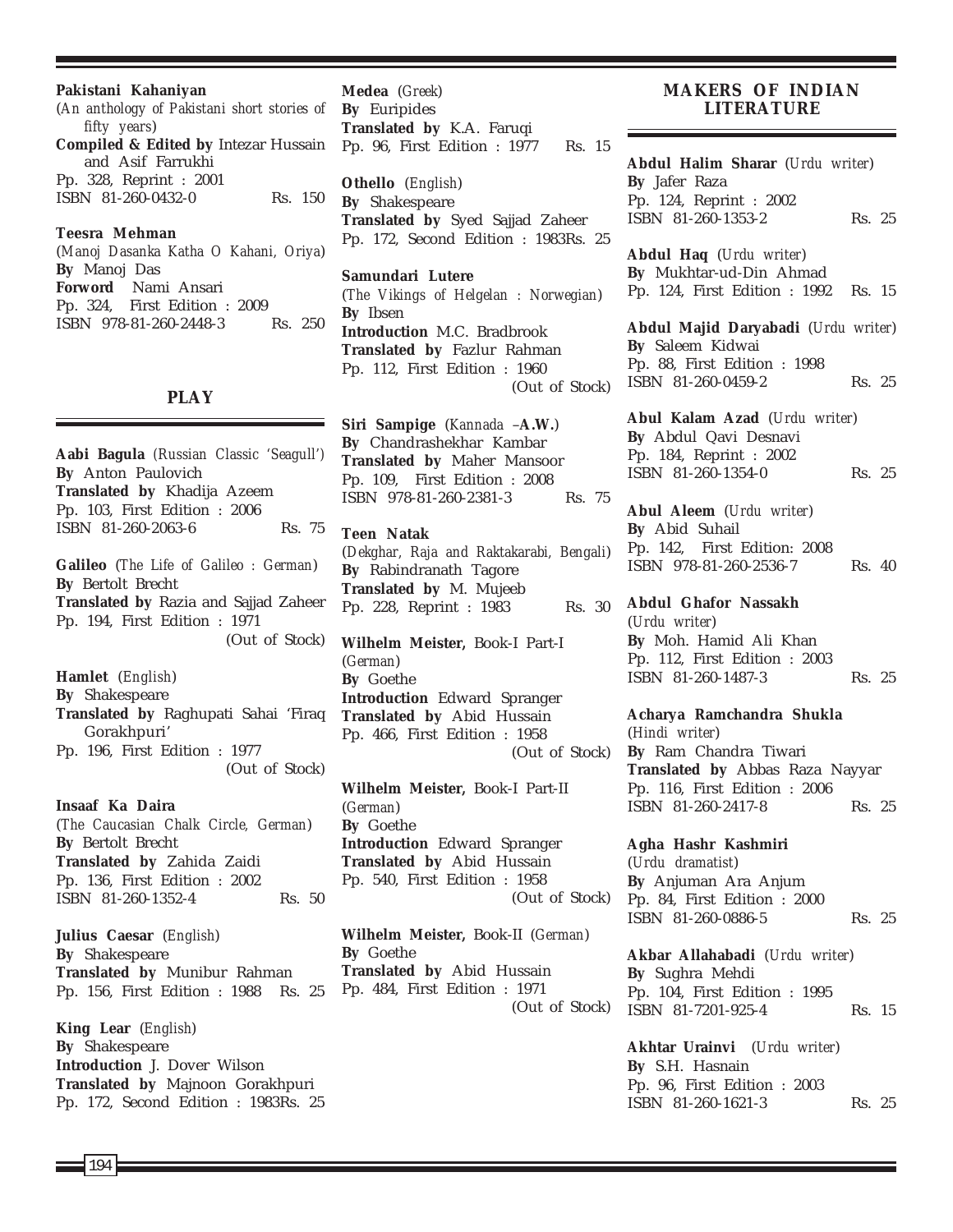**Ale Ahmad Suroor** (*Urdu writer*) **By** Imtiyaz Ahmad Pp. 100, First Edition : 2006 ISBN 81-260-2074-1 Rs. 25

**Ali Sardar Suroor** (*Urdu writer*) **By** Qamar rais Pp. 152, First Edition : 2007 ISBN 978-81-260-2529-9 Rs. 40

**Amrit Lal Nagar** *(Hindi writer)* **By** Srilal Shukla **Translated by** Aadil Aseem Dehlavi Pp.126, First Edition : 2006 ISBN 81-260-2269-8 Rs. 25

**Anundoram Barooah** (*Sanskrit scholar*) **By** Biswanarayan Shastri **Translated by** M.M. Rajinder Pp. 146, First Edition : 1987 Rs. 25

**Arsh Malsiani** (*Urdu poet*) **By** Virendra Prasad Saksena Pp. 96, First Edition : 2001 ISBN 81-260-1319-2 Rs. 25

**Asrarul Haq Majaz** (*Urdu poet*) **By** Sharib Rudaulvi Pp. 144, First Edition: 2009 ISBN 978-81-260-2739-2 Rs. 40

**Baba Farid** (*Saint poet of Punjab*) **By** Balwant Singh Anand **Translated by** Mehr Afshan Farooqi Pp. 104, First Edition : 1992 Rs. 15

**Bankimchandra Chatterjee** (*Bengali novelist*) **By** S.C. Sengupta **Translated by** Muzaffar Hanfi Pp. 112, First Edition : 1988 Rs. 15 **Basaveswara** (*Kannada Saint poet*)

**By** H. Thipperudraswamy **Translated by** Hameed Almas Pp. 72, First Edition : 1990 Rs. 15

**Bhagwaticharan Verma** (*Hindi writer*) **By** Shrilal Shukla **Translated by** Mohd. Hamid Ali Pp. 112, First Edition : 1993 ISBN 81-7201-370-1 Rs. 15

**Bharatendu Harishchandra** (*Hindi writer*) **By** Madan Gopal

**Translated by** Muzaffar Hanfi Pp. 76, First Edition : 1984 Rs. 15

**Bibhutibhushan Bandyopadhyay By** Sunil Kumar Chattopadhyay **Translated by** Zahir Anwar Pp. 96, First Edition : 1992 ISBN 81-7201-366-3

### **Bihari**

(*Medieval Hindi poet*) **By** Bachchan Singh **Translated by** Lutfur Rahman Pp. 80, First Edition : 1990 Rs. 15

**Bulhe Shah** (*Punjabi Sufi poet*) **By** Surinder Singh Kohli **Translated by** Kamil Quraishi Pp. 120, Reprint : 1996 ISBN 81-7201-372-8 Rs. 15

**Chandidas** (*Medieval Bengali poet*) **By** Sukumar Sen **Translated by** Quaiser Mahmud Pp. 76, First Edition : 1987 Rs. 15

**Daagh Dehlavi** (*Urdu poet*) **By** Makhmoor Saeedi Pp. 92, First Edition : 2004 ISBN 81-260-1626-4 Rs. 25

**Data Dayal Maharshi Shiv Brat Lal Verman** (*Modern Urdu writer*) **By** Mohd. Ansarullah Pp. 108, First Edition : 1991 Rs. 15 ISBN 81-7201-131-8

**Daya Narain Nigam** (*Urdu writer*) **By** Nami Ansari Pp. 67, First Edition : 1999 ISBN 81-260-0690-0 Rs. 25

**Devkinandan Khatri** (*Hindi writer*) **By** Madhuresh **Translated by** Khurshid Akram Pp. 72, First Edition : 1998 ISBN 81-260-0567-X Rs. 25

**Dhani Ram Chatrik** (*Punjabi poet*) **by** Surinder Singh Narula **Tr.** Murthy Chadha Pp. 76, First edition 2004 ISBN 81-260-1622-1 Rs. 25

#### **Dr. Zakir Hussain**

**By** Khurshid Alam Khan and B. Sheikh Ali **Translated by** Abul Kalam Qasmi Pp. 136, Reprint : 2007 ISBN 81-7201-787-1 Rs. 25

**Dr. Zore** (*Urdu writer*) **By** Syeda Jaffer Pp. 172, Third Edition : 1990 Rs. 15

> **Durga Sahay Suroor Jahanabadi** (*Urdu writer*) **By** Mohd. Ashiq Ali Pp. 96, First Edition : 2001 ISBN 81-260-1019-3 Rs. 25

**Fakir Mohan Senapati** (*Father of Modern Oriya literature*) **By** Mayadhar Mansinha **Translated by** Raj Narain Raz Pp. 100, First Edition : 1989 Rs. 15

**Fani Badayuni** (*Urdu poet*) **By** Mughni Tabassum Pp. 92, First Edition : 1993 ISBN 81-7201-368-X Rs. 15

**Guru Nanak By** Gurbachan Singh Talib **Translated by** Prem Kumar Nazar Pp. 102, First Edition : 1995 ISBN 81-7201-896-7 Rs. 15

**Habba Khatoon** (*Kashmiri poetess*) **By** Shyam Lal Sadhu **Translated by** Mohd. Zaman Azurdah Pp. 64, Reprint : 1999 ISBN 81-7201-444-9 Rs. 25

**Hali** (*Monograph in English*) **By** Malik Ram **Translated by** M. Habib Khan Pp. 88, First Edition : 1995 ISBN 81-7201-979-3 Rs. 15

**Hasrat Mohani** (*Urdu writer*) **By** M. Habib Khan Pp. 120, First Edition : 1990 Rs. 15

**Hazari Prasad Dwivedi** (*Hindi writer*) **By** Vishwanath Prasad Tiwari **Translated by** S.A. Rahman Pp. 116, First Edition : 2003 ISBN 81-260-1624-8 Rs. 25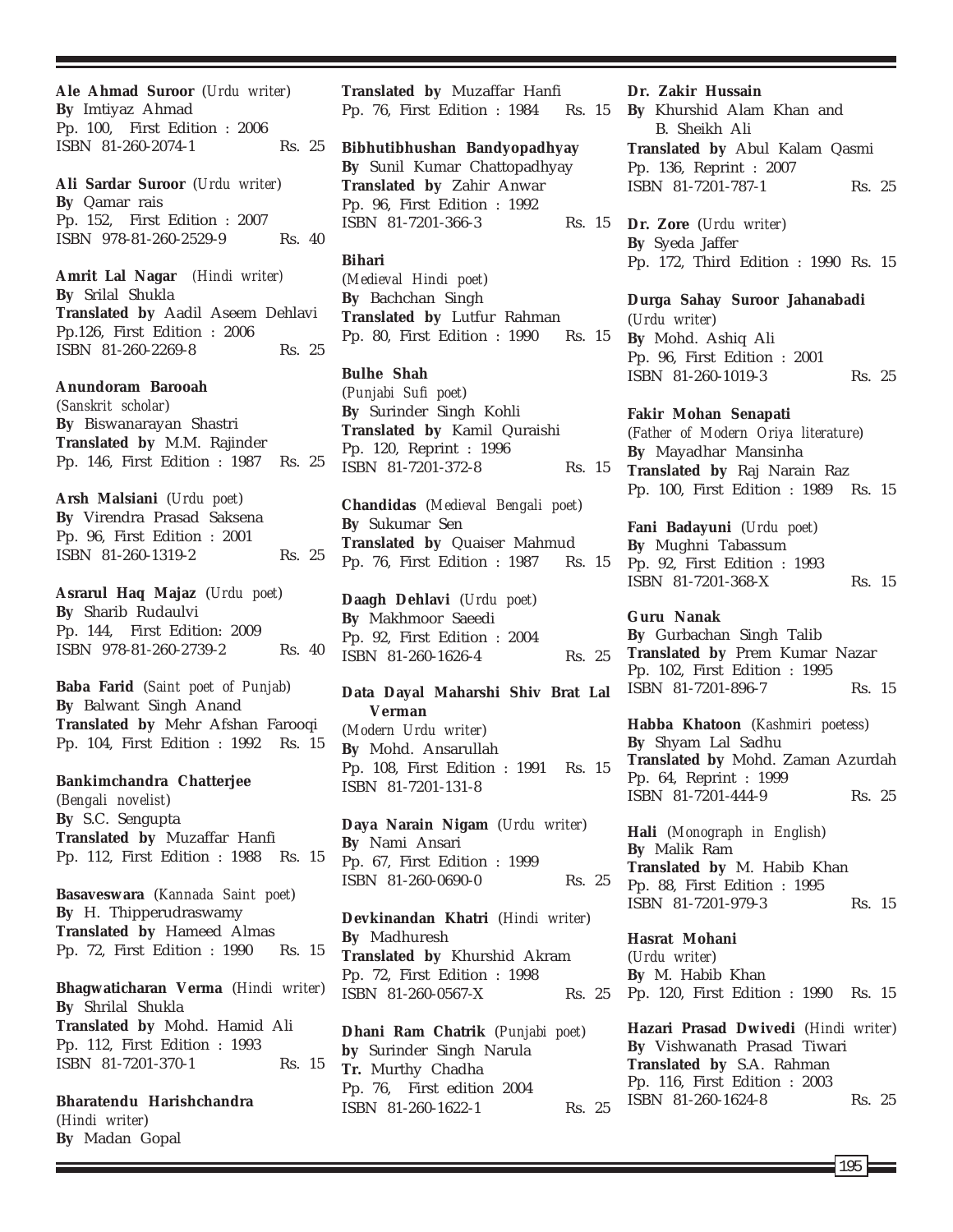**Hyatullah Ansari** (*Urdu poet*) **By** Nafey Kidwai Pp. 110, First Edition : 2007 ISBN 81-260-2402-X Rs. 25 **Inshaullah Khan Insha** (*Urdu writer*) **By** M. Habib Khan Pp. 116, Reprint : 1996 Rs. 15 **Ishwarchandra Vidyasagar** (*Bengali social reformer and educationist*)

**By** Hiranmay Banerjee **Translated by** Akhtar Hasan Pp. 100, First Edition : 1990 Rs. 15

**Ismail Meeruti** (*Urdu poet*) **By** Adil Aseer Dehlavi Pp. 106, First Edition: 2008 ISBN 978-81-260-2638-8 Rs. 40

**Jadunath Sarkar** (*Bengali writer*) **By** Anil Chandra Banerjee **Translated by** Iqbal Krishan Pp. 106, First Edition : 1993 ISBN 81-7201-418-X Rs. 15

**Jaishankar Prasad** (*Hindi poet*) **By** Ramesh Chandra Shah **Translated by** M. Heneef Kaifi Pp. 124, First Edition : 1984 Rs. 15

**Jatindranath Sengupta** (*Bengali poet*) **By** Sunil Kanti Sen **Translated by** Iqbal Krishan Pp. 88, First Edition : 1992 Rs. 15

**Jameel Mazhari** (*Modern Urdu poet*) **By** Mazhar Imam Pp. 96, First Edition : 1992 ISBN 81-7201-244-1 Rs. 15

**Jaysi** (*Hindi Medieval poet*) **By** Parmanand Srivastava **Translated by** Haidar Jafri Syed Pp. 68, First Edition : 1998 ISBN 81-260-0461-4 Rs. 25

**Jigar Bareillavi** (*Urdu writer*) **By** Virendra Parshad Saksena Pp. 112, First Edition : 2001 ISBN 81-260-0887-3 Rs. 25

**Jigar Moradabadi** (*Urdu poet*) **By** Mohd. Ziauddin Ansari Pp. 96, Reprint : 2006 Rs. 25

**Josh Malsiyani** (*Urdu Author*) **By** Bhupinder Aziz Parihar

**Translated by** Rafat Sarosh Pp.96, First Edition : 2007 ISBN 81-260-2413-5

**Kabir** (*Hindi poet*) **By** Prabhakar Machwe **Translated by** Syed Khwaja Moinuddin Pp. 72, Reprint : 2006 ISBN 81-7201-373-6 Rs. 25

**Kalhana** (*Sanskrit Scholar*) **By** Som Nath Dhar **Translated by** Majeed Muzmar Pp. 100, First Edition : 1992 ISBN 81-7201-198-9 Rs. 15

**Kali Das Gupta Riza** (*Urdu Scholar)* **By** Shaminum Tariz Pp. 114, First Edition 2004 ISBN 81-260-1849-6 Rs. 25

**Kanhaiyalal Kapoor** (*Urdu author*) **By** Manzoor Hasan Pp. 122, First Edition 2003 ISBN 81-260-1592-6 Rs. 25

**Kausar Chandpuri** (*Urdu writer*) **By** zafar Ahmad Nizam Pp. 114, First Edition: 2008 ISBN 978-81-260-2537-4 Rs. 40

**Kazi Nazrul Islam** (*Bengali poet*) **By** Gopal Haldar **Translated by** Nishat Quaiser Pp. 116, Second Edition : 1992Rs. 15

**Khalil-ur-Rahman Azmi** (*Urdu writer*) **By** Mehtab Haider Naqvi Pp. 132, First Edition : 2001 ISBN 81-260-1399-0 Rs. 25

**Khwaja Haider Ali Aatish** (*Urdu poet*) **By** Mohammed Zakir Pp. 72, First Edition : 1989 Rs. 15

**Khwaja Mir Dard** (*Medieval Urdu poet*) **By** Qazi Jamal Husain Pp. 124, First Edition : 1991 ISBN 81-7201-155-5 Rs. 15

**Krishan Chander** (*Urdu poet*) **By** Jeelani Bano Pp. 86, Reprint : 1992 Rs. 15

**Kunwar Mehendra Singh Bedi Sehar** (*Urdu Author*) **By** Bhupinder Aziz Parihar

**Translated by** Rafat Sarosh Pp. 96, First Edition : 2007 Rs. 25 ISBN 81-260-2413-5 Rs. 25

> **Maharishi Devendranath Tagore** (*Bengali writer*) **By** Narayan Chaudhuri **Translated by** Kewal Suri Pp. 80, First Edition : 1998 ISBN 81-260-0460-6 Rs. 25

**Majrooh Sultanpuri** (*Urdu poet*) **By** Wahab Ashrafi Pp. 96, First Edition 2003 ISBN 81-260-1591-8 Rs. 25

**Makhdoom Mohiuddin** (*Urdu writer*) **By** Syeda Jaffer Pp. 100, First Edition : 1998 ISBN 81-260-0616-1 Rs. 25

**Maithilisharan Gupta** (*Hindi Author*) **By** Rawati Raman **Translated by** Haider Jafri Syed Pp. 130, First Edition : 2005 ISBN 81-260-2075-X Rs. 25

**Manik Bandyopadhyay** (*Bengali novelist*) **By** Sarojmohan Mitra **Translated by** Ram Prakash Rahi Pp. 144, First Edition : 1986 Rs. 15

**Maulana Abdus Salam Nadvi** (*Urdu writer*) **By** Kabir Ahmad Jaisi Pp. 96, First Edition : 2001 ISBN 81-260-1318-4 Rs. 25

**Maulana Mohd. Ali Zauhar** *(Urdu writer)* By Shahzad Anjum Pp. 128, First Edition 2005 ISBN 81-260-1847-X Rs. 25

**Meeraji** (*Urdu writer*) **By** Shafey Kidwai Pp. 128, First Edition : 2001 ISBN 81-260-1309-5 Rs. 25

**Michael Madhusudan Dutt By** Amalendu Bose **Translated by** M. Shafey Kidwai Pp. 104, First Edition : 1995 ISBN 81-7201-897-5 Rs. 15

**Mir Anis** (*Urdu poet*) **By** Ali Jawad Zaidi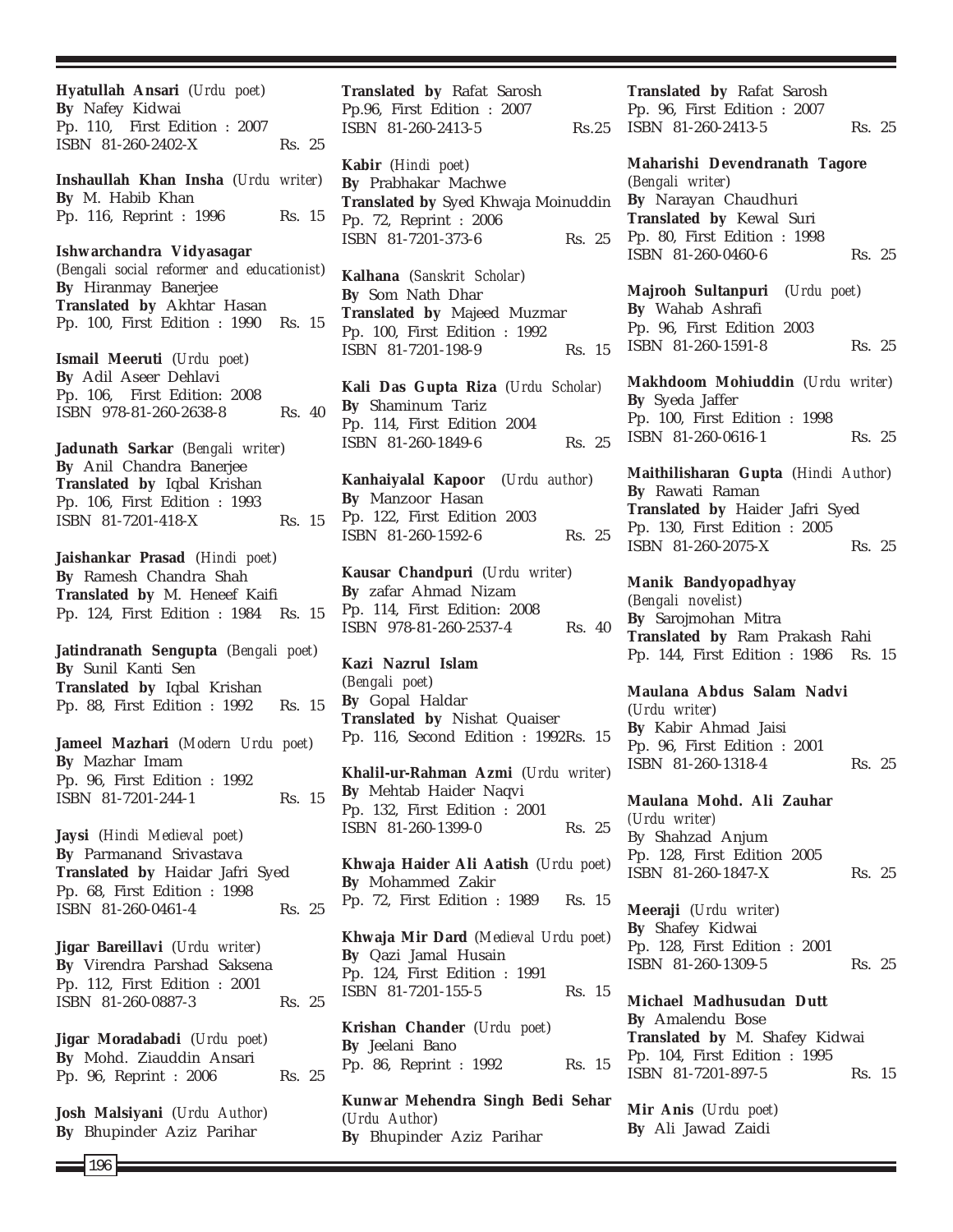Pp. 144, Reprint : 2006 ISBN 81-7201-130-X Rs. 25 **Mirza Mohd. Rafi Sauda** (*Urdu poet*) **By** Qazi Afzal Hussain Pp. 108, First Edition : 1990 Rs. 15 **Mirza Farhatullah Beg** (*Urdu writer*) **By** Nami Ansari Pp. 92, First Edition : 2001 ISBN 81-260-1156-4 Rs. 25 **Mushafi** (*Urdu poet*) **By** Noorul Hasan Naqvi Pp. 120, Reprint : 2006 ISBN 81-260-2408-9 Rs. 25 **Moin Ahsan Jazbi** (*Urdu poet*) **By** Mushtaque Sadaf Pp. 152 First Edition: 2008 ISBN 978-81-260-2376-9 Rs. 40 **Mohd. Husain Azad** (*Urdu writer*) **By** Muzaffer Hanfi Pp. 80, First Edition : 1996 ISBN-81-260-0118-6 Rs. 15 **Mohd. Quli Qutub Shah** (*Medieval Urdu poet*) **By** Masud Husain Pp. 112, Reprint : 1998 ISBN 81-260-0529-7 Rs. 25 **Momin Khan Momin** (*Urdu writer*) **By** Zaheer Ahmad Siddiqui Pp. 88, Reprint : 2002 ISBN 81-260-1355-9 Rs. 25 **Mohitlal Mazumdar** (*Eminent Bengali poet & critic*) **By** D. Dwijendralal Nath **Translated by** Shanti Rajan Bhattacharya Pp. 100, First Edition : 1992 Rs. 15 **Mulla Wajhi** (*Urdu writer*) **By** Javed Vashisht Pp. 124, Reprint : 1992(Out of Stock) **Namdev** (*Medieval Marathi saint-poet*) **By** M.G. Deshmukh **Translated by** Y.A. Agaskar Pp. 84, First Edition : 1990 Rs. 15 **Nasikh** (*Urdu poet*)

**By** Shabihul Hasan Pp. 144, First Edition : 1985 Rs. 25 **Nirala** (*Hindi writer*) **By** Parmanand Srivastava **Translated by** Aqeel Ahmad Pp. 112, First Edition : 1990 Rs. 15 **Nazir Ahmad** (*Urdu writer*) **By** Noorul Hasan Naqvi Pp. 84, First Edition : 1984 Rs. 15 **Nazir Akbarabadi** (*Urdu poet*) **By** Mohammad Hasan **Translated by** M.Y. Parvez Pp. 84, Reprint : 1994 Rs. 15 **Nazeer Akbrabadi Ka Huntakhab Kalaam By** Makhmoor Saeedi Pp. 256, First Edition : 2006 ISBN 81-260-2265-5 Rs. 25 **Panje Mangesh Rau** (*Kannada writer*) **By** V. Sitaramiah **Translated by** Hameed Almas Pp. 120, First Edition : 1989 Rs. 15 **Pervez Shahidi** (*Urdu writer*) **By** Alimullah Hali Pp. 92, First Edition : 2000 ISBN 81-260-0879-2 Rs. 25 **Phanishwarnath Renu** (*Hindi writer*) **By** Surendra Chaudhary **Translated by** Durdana Qasmi Pp. 138, First Edition : 1996 ISBN 81-260 0167-4 Rs. 15 **Pratap Narayan Mishra** (*Hindi writer*) **By** Ramachandra Tiwari **Translated by** Baljit Singh Mateer Pp. 112, First Edition : 1994 ISBN 81-7201-677-8 Rs. 15 **Premchand** (*Eminent Hindi novelist and story writer*) **By** Prakash Chandra Gupta **Translated by** L.M. Ahmed Akbarabadi Pp. 118, Reprint : 2006 ISBN 81-260-2403-8 Rs. 25 **Purandaradasa** (*Kannada writer*) **By** G. Varadaraja Rao **Translated by** Maher Mansoor Pp. 72, First Edition : 1992 ISBN 81-7201-202-0 Rs. 15

**Qazi Abdul Wadood** (*Urdu writer*) **By** Wahab Ashrafi Pp. 62, First Edition : 1999 ISBN 81-260-0669-2 Rs. 25 **Qazi Mohd. Adeel Abbasi** (*Urdu writer*) **By** Akhtar Bastvi Pp. 96, First Edition : 1997 ISBN 81-260-0260-3 Rs. 25 **R.K. Narayan** (*English writer*) **By** Ranga Rao **Translated by** Shafey Kidwai Pp. 128, First Edition: 2009 ISBN 978-81-260-2440-7 Rs. 40 **Rahul Sankrityayan** (*Hindi writer*) **By** Prabhakar Machwe **Translated by** Akhtar Hasan Pp. 72, First Edition : 1992 ISBN 81-7201-199-7 Rs. 15 **Rahi Masoom Raza** (*Urdu writer*) **By** Kunwapal Singh **Translated by** Mohammad Hali Pp. 118, First Edition: 2007 ISBN 978-81-260-2522-0 Rs. 40 **Raja Radhikaraman Prasad Singh** (*Modern Hindi writer*) **By** Birendra Narayan

**Translated by** Khursheed Alam Pp. 120, First Edition : 1993 ISBN 81-7201-421-X Rs. 15

**Raja Rammohun Roy** (*Monograph in English*) **By** Soumyendranath Tagore **Translated by** Noorul Hasan Naqvi Pp. 80, First Edition : 1984 Rs. 15

**Rajinder Singh Bedi** (*Urdu writer*) **By** Varis Alvi Pp. 92, First Edition : 1996 ISBN 81-260-0015-5 Rs. 15

**Ramnaresh Tripathi** (*Hindi writer*) **By** Inderraj Baid 'Adheer' **Translated by** Bashir Badr Pp. 132, First Edition : 1991 Rs. 15

**Rasul Mir** (*Kashmiri poet*) **By** Ghulam Rasool Malik **Translated by** Majeed Muzmar Pp. 72, First Edition : 1995 ISBN 81-7201-785-5 Rs. 15

 $197 \,$   $\blacksquare$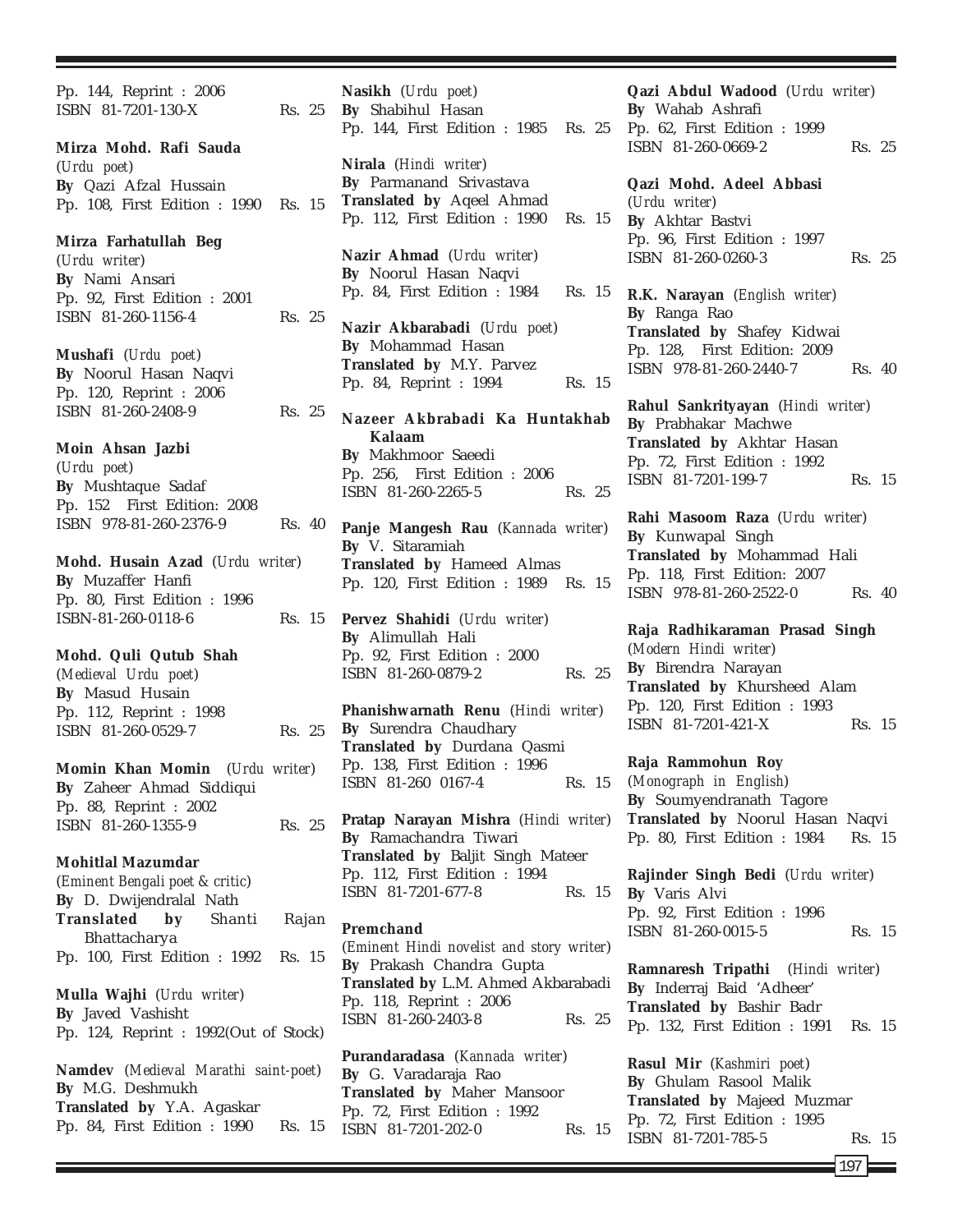**Rasikh Azimabadi** (*Urdu writer*) **By** Lutfur Rahman Pp. 68, First Edition : 1997 ISBN 81-260-0244-1 Rs. 25 **Rasheed Ahmed Siddiqui** (*Urdu writer*) **By** Sulaiman Ather Jaweed Pp. 88, Reprint : 2006 ISBN 81-260-2407-0 Rs. 15 **Rasheed Jahan** (*Urdu writer*) **By** Irtiza Karim Pp. 144, First Edition: 2008 ISBN 978-81-260-2641-8 Rs. 40 **Ratan Nath Sarshar** (*Urdu novelist*) **By** Qamar Rais Pp. 88, Reprint : 1996 Rs. 15 **Raza Naqvi Vahi** (*Urdu poet*) **By** Rizwon Ahamad Pp. 96, First Edition : 2006 ISBN 81-260-2065-2 Rs. 25 **Sabahuddin Abdur Rahman** (*Urdu writer*) **By** Mohd. Hamid Ali Khan Pp. 84, First Edition : 1996 ISBN 81-260-1271-5 Rs. 15 **Sachal Sarmast** (*Sindhi writer*) **By** K.B. Advani **Translated by** Amir Ullah Shahin Pp. 78, First Edition : 1992 ISBN 81-7201-374-4 Rs. 15 **Saa'dat Hasan Manto** (*Urdu writer*) **By** Varis Alavi Pp. 100, First Edition : 1992 ISBN 81-7201-786-3 Rs. 15 **Sahir Ludhianvi** (*Urdu poet*) **By** Sulaiman Ather Jaweed Pp. 72, Reprint : 2007 ISBN 81-260-0115-1 Rs. 25 **Samad Mir** (*Kashmiri Sufi-Poet*) **By** Moti Lal Saqi **Translated by** Braj Premi Pp. 80, First Edition : 1992 Rs. 15 **Sareer Kabri** (*Urdu writer*) **By** Dawood Akhdar Kabri Pp. 84, First Edition : 1998 ISBN 81-260-0627-7 Rs. 25

**Sarojini Naidu** (*Indo-English poetess*) **By** Padmini Sengupta **Translated by** Aslam Parvez Pp. 164, First Edition : 1987 Rs. 25

**Sehr Ishaabadi By** Virendra Prasad Saxena Pp. 100, First Edition : 2004 ISBN 81-260-1628-0 Rs. 25

**Seemab Akarabadi** (*Urdu poet*) **By** Hamid Iqbal Siddiqui Pp. 152, First Edition: 2009 ISBN 978-81-260-2438-4 Rs. 40

**Shad Azimabadi** (*Urdu writer*) **By** Zishan Fatmi Pp. 76, First Edition : 1991 ISBN 81-260-0119-4 Rs. 15

**Shah Latif** (*Medieval Sindhi poet*) **By** Kalyan B. Advani **Translated by** Atiq Ahmad Siddiqi Pp. 88, First Edition : 1992 ISBN 81-7201-420-1 Rs. 15

**Sheikh Noor-ud-Din Wali** (*Kashmiri Poet*) **By** Ghulam Nabi Gauhar **Translated by** Majeed Muzmar Pp. 140, First Edition : 1996 ISBN 81-260-0117-8 Rs. 15

**Shibli** (*Urdu writer*) **By** Zafar Ahmed Siddiqi Pp. 96, Reprint : 1993 ISBN 81-7201-563-1 Rs. 15

**Shoalla Aligarhi** (*Urdu writer*) **By** Virendra Prasad saxena Pp. 72, First Edition : 2007 ISBN 81-260-2553-0 Rs. 25

**Sri Aurobindo** (*Philosopher and poet*) **By** Manoj Das **Translated by** Ishrat Hasan Enver Pp. 124, First Edition : 1987 Rs. 15

**Sripad Krishna Kolhatkar** (*Marathi writer*) **By** M.L. Varadpande **Translated by** Salam Bin Razak Pp. 112, First Edition : 1991 Rs. 15

**Suhail Azimabadi** (*Urdu writer*) **By** Manazir Ashiq Harganvi Pp. 132, First Edition : 1992 ISBN 81-7201-419-8 Rs. 15 **Subramaniam Bharati** (*Tamil poet*) **By** Prema Nandakumar **Translated by** Hasrat Suharwardy Pp. 116, First Edition : 1990 Rs. 15

**Sudhin N. Ghose** (*Indian English novelist*) **By** Shyamala A. Narayan **Translated by** Mahboob-ur-Rahman Pp. 92, First Edition : 1996 ISBN 81-260-0120-8 Rs. 15

**Sumitranandan Pant** (*Monograph in Hindi*) **By** Krishna Dutt. Paliwal **Translated by** Saraswati Saran Pp. 132, First Edition : 1995 ISBN 81-7201-898-3 Rs. 15

**Syed Abid Husain** (*Urdu writer*) **By** Qazi Obaidur-Rahman Hashmi Pp. 80, First Edition : 1995 ISBN 81-7201-797-9 Rs. 15

**Syed Masood Hasan Rizvi 'Adeeb' By** Anis Ashfaq (*Urdu critic*) Pp. 124, First Edition : 2006 ISBN 81-260-1934-4 Rs. 25

**Syed Najeeb Ashraf Nadvi** *(Urdu author)* **By** Shamim Tariq Pp. 114, First Edition : 2006 ISBN 81-260-2243-4 Rs. 25

**Syed Sajjad Zaheer** *(Urdu author)* by Qamar Rais Pp. 144, First Edition : 2006 ISBN 81-7201-824-X Rs. 25

**Syed Ehtesham Husain** (*Urdu writer*) **By** Shahzad Anjum Pp. 132, First Edition: 2008 ISBN 978-81-260-2375-2 Rs. 40

**Tarasankar Bandyopadhyay** (*Bengali novelist*) **By** Mahasveta Devi **Translated by** Farhat Hussain Pp. 108, First Edition : 1983 Rs. 15

**Teja Singh** (*Punjabi poet*) **By** Kulbir Singh Kaang **Translated by** Seema Parvez Pp. 70, First Edition : 1996 ISBN 81-260-0116-X Rs. 15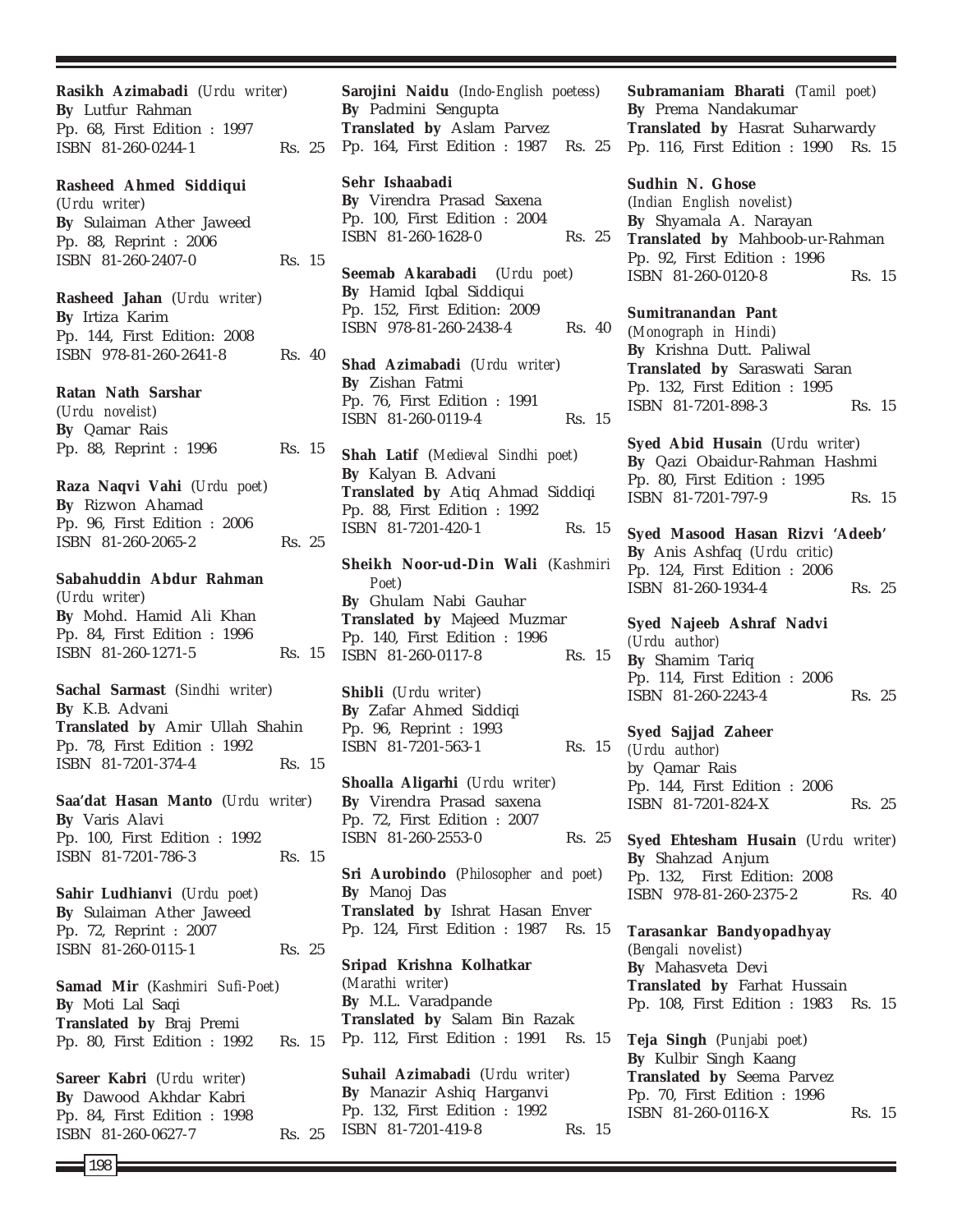**Tilok Chand Mehroom** (*Urdu writer*) **By** Ram Lal Nabhvi Pp. 76, Reprint : 1992 Rs. 15 **Toru Dutt** (*Indo-English poetess*) **By** Padmini Sengupta **Translated by** Balraj Komal Pp. 128, First Edition : 1985 Rs. 15 **T.P. Kailasam** (*Kannada dramatist*) **By** L.S. Seshagiri Rao **Translated by** Mir Mahmood Husine Pp. 116, First Edition : 1989 Rs. 15 **Upendra Nath Ashk** (*Hindi author*) **By** Rajendra Toki **Translated by** Shahzad Anjum Pp. 180, First Edition : 2007 ISBN 81-260-2416-X Rs. 25 **Vidyapati** (*Maithili poet*) **By** Ramanath Jha **Translated by** Qamar Jahan Pp. 72, First Edition : 1990 Rs. 15 **Vemana** (*Telugu poet*) **By** V.R. Narla **Translated by** Kadir Zaman Pp. 80, First Edition : 1989 Rs. 15 **Vallathol** (*Malayalam poet*) **By** B. Hradayakumari **Translated by** Syeda Jaffer Pp. 120, First Edition : 1990 Rs. 15 **Vrindavanlal Verma** (*Modern Hindi novelist*) **By** Rajeev Saxena **Translated by** S. Zaheer Ali Pp. 100, First Edition : 1991 ISBN 81-7201-156-3 Rs. 15 **Waheed Akhtar** (*Urdu writer*) **By** Kausar Mazhari Pp. 148, First Edition: 2008 ISBN 978-81-260-2643-2 Rs. 40 **Wali** (*Urdu poet*) **By** N.H. Hashmi Pp. 100, First Edition : 2006 ISBN 81-7201-130-X Rs. 25 **Yashpal** (*Monograph in Hindi*) **By** Kamala Prasad **Translated by** Mehtab Haider Naqvi Pp. 76, First Edition : 1999 ISBN 81-260-0689-7 Rs. 25

**Yusuf Husain Khan** (*Modern Urdu poet*) **By** Masud Husain Khan Pp. 70, First Edition : 1990 Rs. 15 **Zinda Kaul** (*Kashmiri poet*) **By** A.N. Raina

**Translated by** Mohd. Asif Naim Siddiqi Pp. 80, First Edition : 1985 Rs. 15

**Zauq Dehlavi** (*Urdu poet*) **By** Tanvir Ahmad Alvi Pp. 84, First Edition : 1992 ISBN 81-7201-209-8 Rs. 15

# **HISTORY OF LITERATURE**

**Hindi Adab Ki Tareekh** (*History of Hindi Literature*) **By** Vijayendra Snatak **Translated by** Khursheed Alam Khan Pp. 456, First Edition : 1999 ISBN 81-260-0566-1 Rs. 200

**Kannada Adab Ki Tareekh** (*History of Kannada Literature*) **By** R.S. Mugali **Translated by** Mir Mahmood Hussain Pp. 304, First Edition : 1988 Rs. 100

**Maithili Adab Ki Tareekh** (*History of Maithili Literature*) **By** Jayakanta Mishra **Translated by** Iqbal Krishan Pp. 352, First Edition : 1994 ISBN 81-7201-606-9 Rs. 195

**Malayalam Adab Ki Tareekh** (*History of Malayalam Literature, English*) **By** P.K. Parameswaran Nair **Translated by** Syed Sajjad Hussain Pp. 392, First Edition : 1995 ISBN 81-7201-790-1 Rs. 150

**Tarikh-E-Bangla Adab** (*History of Bengali Literature*) **By** Sukumar Sen **Translated by** Shanti Ranjan Bhattacharya Pp. 712, First Edition : 1975 Rs. 25

**Tarikhi-E-Tamil Adab** (*History of Tamil Literature*) **By** Mu. Varadarajan

**Translated by** Hayath Iftekhar Pp. 428, First Edition : 1991 ISBN 81-7201-127-X Rs. 160

# **COLLECTED WORKS OF MAULANA AZAD**

**Ghubar-i-Khatir** (*Letter in Urdu*) **By** Maulana Abul Kalam Azad **Notes & introduction by** Malik Ram Baveja Pp. 466 Reprint : 2010 ISBN 81-260-0132-1 Rs. 100

**Khutbaat-i-Azad, Volume-I** (*Speeches of Maulana Abul Kalam Azad*) **Edited by** Malik Ram Pp. 436, Reprint : 2010 ISBN 81-260-1155-6 Rs. 80

**Khutut-i-Abul Kalam Azad** (*Letters of Abul Kalam Azad*) **Edited by** Malik Ram Pp. 484, First Edition : 1991 Rs. 100

**Tanjuman-ul-Quran** (*Urdu translation of Holy Quran*) **By** Maulana Abul Kalam Azad Vol. I, Pp. 20+554+12 Vol. II, Pp. 4+884 Vol. III, Pp. 8+902+26 Vol. IV, Pp. 4+1062+48 Reprint : 2010 Rs. 800 per set

## **Tazkira**

**By** Maulana Abul Kalam Azad **Edited by** Malik Ram Pp. 542, Reprint : 2010 ISBN 81-260-0422-3 Rs. 100

# **GENERAL**

**Anis aur Dabir: Bi-Centenary Seminar** *(Seminar papers)* **Edited by** Gopi Chand Narang Pp. 338, First Edition : 2006 ISBN 81-260-2080-6 Rs. 200

**Anna Karenina Part I & II** (*Russian Classic*) **By** Leo Tolstory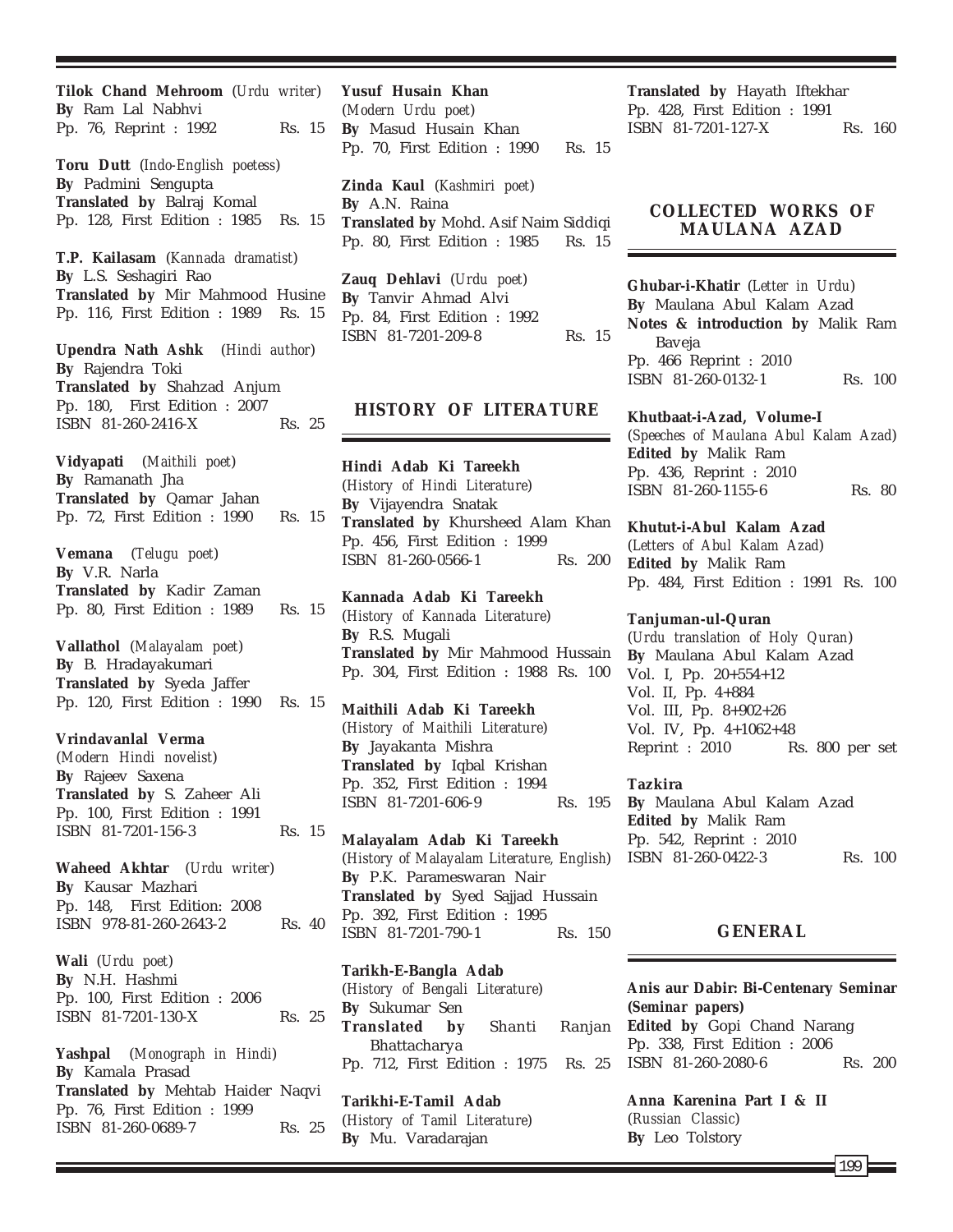**Translated by** Khadijaa Aseem Pp. 1326, First Edition : 1997 ISBN 81-260-0284-0 Rs.500

#### **Alfaaz**

(*French Classic, Les Mots* Words) **By** Jean Paul Sartre **Translated by** Taqi Ali Mirza Pp. 184, First Edition : 1998 ISBN 81-260-0537-8 Rs. 80

**Apni Kahani** (*Atmakatha, Autobiography in Hindi*) **By** Rajendra Prasad **Translated by** Gopinath Amen Pp. 1102, First Edition : 1961 (Out of Stock)

**Arabi Shairi ki Nayi Awazen Edited by** Zubair Ahmad Farooqi Pp. 122, First Edition : 2006 ISBN 81-260-2133-0 Rs. 100

**Arsi** (*Autobiography in Punjabi*) **By** Teja Singh **Translated by** Prakash Pandit Pp. 160, First Edition : 1977 Rs. 10

**Azadi Ke Baad Urdu Fiction : Masayal-o-Mafahis** (*Seminar papers*) **By** Abul Kalam Qasmi Pp. 288, First Edition : 2001 ISBN 81-260-1021-5 Rs. 150

**Azadi Ke Baad Urdu Shairi** (*Papers presented at the Seminar on Post-Independence Urdu poetry*) **Edited by** Shahzad Anjum Pp. 488, First Edition : 2002 ISBN 81-260-1398-2 Rs. 300

**\*Bhagwan Buddha** (*Marathi classic*) **By** Dharmanand Kosambi **Introduction** Kakasaheb Kalelkar **Translated by** Prakash Pandit Pp. 480, First Edition : 1960 (Out of Stock)

**Biswin Sadi mein Urdu Adab** (*Twentieth Century Urdu Literature*) **Edited by** Gopi Chand Narang Pp. 448, First Edition : 2002 ISBN 81-260-1179-2 Rs. 250

**Biswin Sadi Mein Khawateen Ka Urdu** Pp. 616, First Edition : 1992 **Adab Compiled by** Tarannum Riyaz Pp. 408 ISBN 81-260-1620-5 Rs. 250 **Candide** (*French classic*)

**By** Voltaire **Translated by** Sajjad Zaheer Pp. 208, Reprint : 1983 Rs. 20

**Chakbast** (*Urdu poet*) **By** Saraswati Saran 'Kaif' Pp. 140, Reprint : 1994 ISBN 81-7201-626-3 Rs. 30

**Eugene Onegin** (*Russian classic*) **By** Alexander Pushkin **Translated by** Khadija Azeem Pp. 406, First Edition : 2001 ISBN 81-260-1315-X Rs. 150

**Farhang Adab-e-Urdu By** Saraswati Saran 'Kaif' Pp. 324, First Edition : 2004 ISBN 81-260-1627-2 Rs. 200

**Firaq Gorakhpuri By** Syeda Jaffer Pp. 156, Reprint : 2006 ISBN 81-260-0122-4 Rs. 40

**Firaq Gorakhpuri** (*Seminar Papers*) **Edited by** Gopi Chand Narang Pp. 399, First Edition: 2008 ISBN 978-81-260-2634-0 Rs. 300

**Hamara Shair** (*Biographical sketch of Tagore*) **By** Lila Majumdar **Translated by** Abid Hussain Pp. 16, First Edition : 1961 Rs. 10

**Itlaqi Tanqueed: Naye Tanaazur** (*Paper presented at the Seminar on Applied Criticism : New Perspectives*) **By** Gopi Chand Narang Pp. 476, First Edition : 2003 ISBN 81-260-1595-0 Rs. 250

**Jawahar Lal Nehru-Ek Sawaneh** (*A Biogrpahy in English -* **A.W.**) **By** Sarvepalli Gopal **Translated by** Akhtar Hasan

ISBN 81-7201-240-3 Rs. 150

**Kamal aur Zawal** (*History of the Peloponnesian War : Greek classic*) **By** Thucydides **Translated by** Mir Hasan Pp. x+854, Second Edition : 1990 (Out of Stock)

**Kural** (*Tirukkural, Ancient Tamil classic*) **By** Tiruvalluvar **Translated by** Hasrat Suhrawardy Pp. 152, Reprint : 1994 ISBN 81-7201-676-X Rs. 35

**Lal Ded** (*Saint poetess of Keshmir*) **By** Jayalal Kaul **Translated by** Moti Lal Saqi Pp. 152, First Edition : 1985 Rs. 25

**Mulfuzat-i-Kung Fuzi** (*Analects of Confucius, Chinese*) **Introduction** Wang Wei-Cheng **By** Zafar H. Khan Pp. 270, First Edition : 1958 Rs. 10

**Pandit Brajmohan Datatriya Kaifi** (*Biography of Urdu writer*) **By** Mires Khalil A. Beg Pp. 160, First Edition : 1989 Rs. 45

**Premchand : Qalam Ka Sipahi** (*Biography in Hindi* - **A.W.**) **By** Amrit Rai **Translated by** Hukam Chand Nayyar First Edition : 1992 ISBN 81-7201-239-X Rs. 200

**Qasaid Saba Mulaquat** (*Arabic classic*) **Translated by** Amir Hasan Noorani Pp. 148, First Edition : 1984 Rs. 25

**Ras Yani Falsafa-e-Imbisaat** (*Urdu classic*) **By** Maulavi Habib-ur-Rahman Shastri Pp. 216, Reprint : 2000 ISBN 81-260-0929-2 Rs. 100

**Riyasat** (*The Republic : Greek*) **By** Plato **Translated by** Zakir Hussain